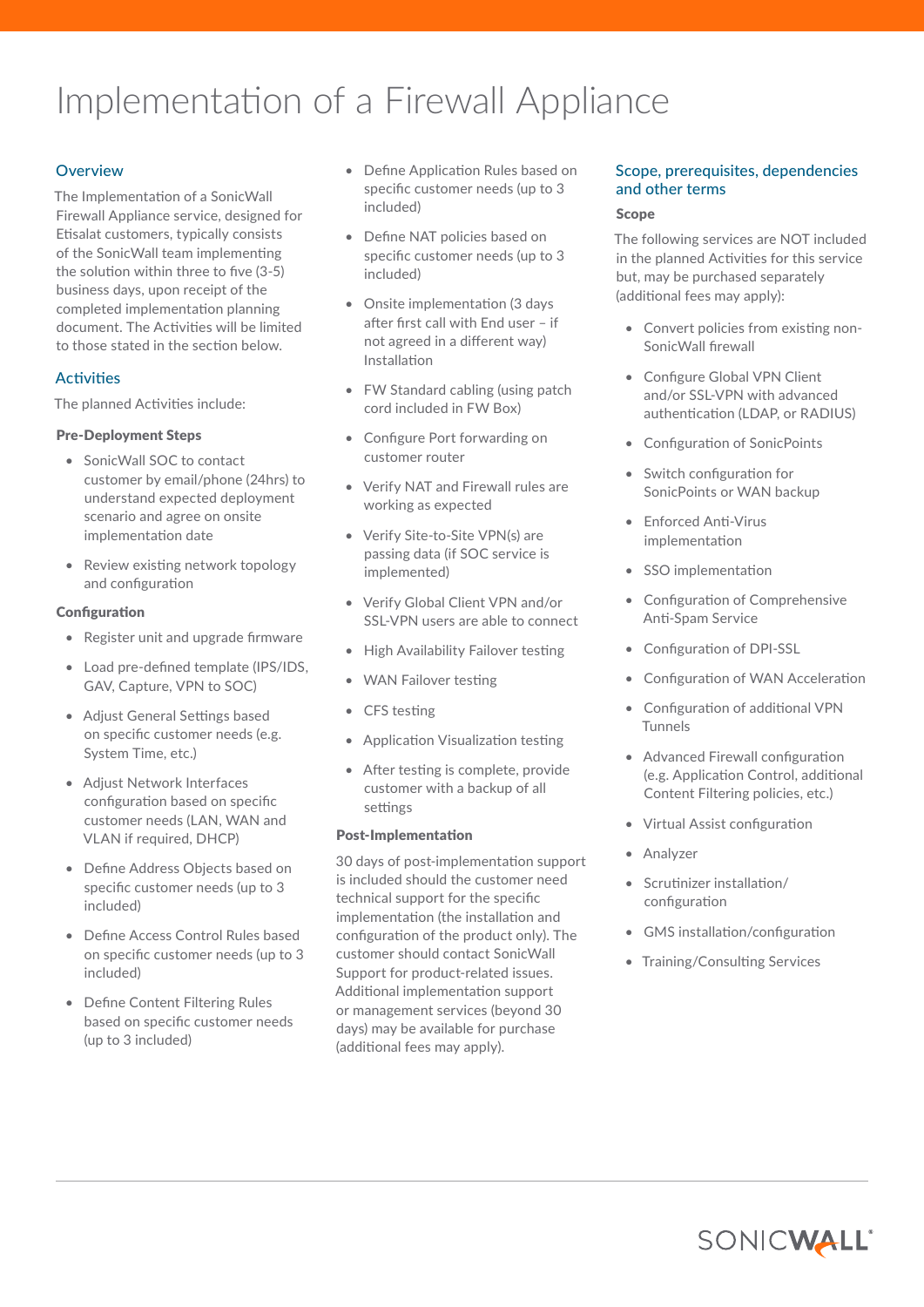#### **Prerequisites**

- The customer must ensure that the existing infrastructure and hardware configuration is sufficient to support the environment
- The customer must commit a technical resource on a full-time basis to provide SonicWall or the partner with the assistance required

### Other terms

The duration may differ based on many factors including, but not limited to, the complexity of the environment. The information above is a general description of consulting services that SonicWall may provide during the services engagement. The actual services to be provided will be as stated in the order for such services.

All activities will be performed, as described, remotely utilizing the phone and web conferencing and onsite. This Implementation Service is not a migration service.

For more information, contact a SonicWall Sales Representative or email us at: [deployment@sonicwall.com](mailto:deployment%40sonicwall.com%20?subject=) 

### About Us

SonicWall has been fighting the cybercriminal industry for over 25 years, defending small, medium size businesses and enterprises worldwide. Our combination of products and partners has enabled a real-time cyber defense solution tuned to the specific needs of the more than 500,000 businesses in over 150 countries, so you can do more business with less fear.

If you have any questions regarding your potential use of this material, contact:

SonicWall Inc. 5455 Great America Parkway Santa Clara, CA 95054

Refer to our website for additional information.

**[www.sonicwall.com](http://www.sonicwall.com)**